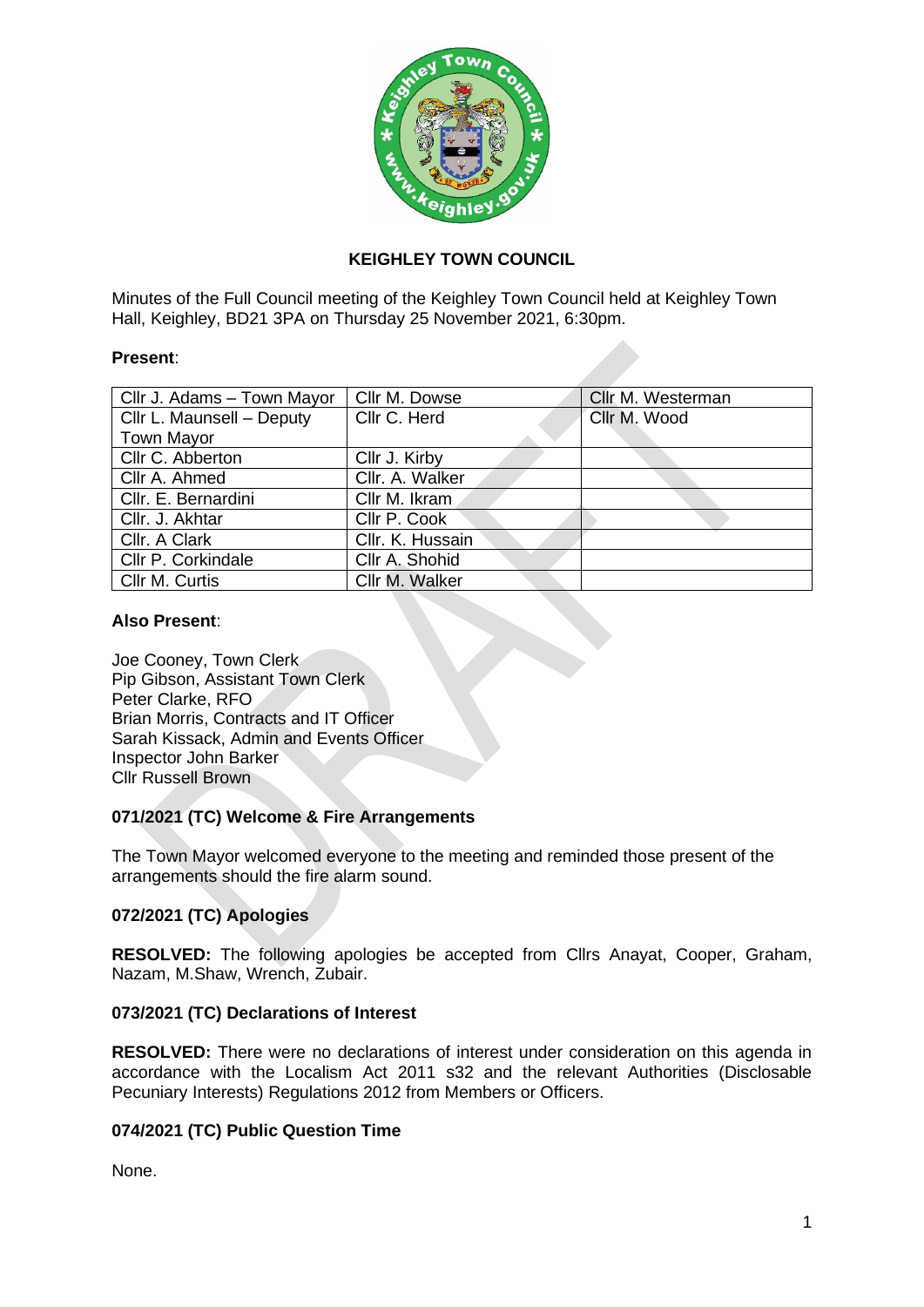# **075/2021 (TC) Town Mayor**

- i) To receive details of all the invitations that the Mayor has accepted:
- ii) Saturday 9 October Green Space Awareness Day in the Airedale Centre
- iii) Saturday 9 October Bingley Camera Club exhibition at Cliffe Castle
- iv) Saturday 30 October Spooktacular
- v) Thursday 11 November Remembrance Day short service in Town Hall Square
- vi) Sunday 14 November Remembrance Sunday
- vii) Thursday 18 November Sue Belcher Centre to oversea the health clinic
- viii) Friday 19 November Launch of Mobile Cancer Unit Airedale Hospital

## **076/2021 (TC) Minutes**

**RESOLVED** to confirm the minutes of the meeting held on Thursday 4 November 2021 be confirmed as a true record of the proceedings and signed by the Chair with the following amendment: that Cllr M Walker had given his apologies for the meeting.

### **077/2021 (TC) Reports from District Councillors and Invited Guests**

Report from District Councillors

Cllr Russell Brown spoke about Planning and the Green Space and various grants which are available via the Area Office at BMDC. Cllr Chris Herd spoke about new road surfacing at Penistone Hill, off-road ASB and the Lion's Santa Sleigh.

Report from other invited guests

Insp. John Barker gave a general update on crime statistics and Operation Steerside and the effects of Town Council financial support.

## **078/2021 (TC) Committee Minutes**

i) **RESOLVED** to confirm the minutes of the Watch and Transport Committee held 6 September 2021 be confirmed as a true record.

ii) **RESOLVED** to confirm the minutes of the Watch and Transport Committee held on 11 October 2021 be confirmed as a true record.

iii) **RESOLVED** to confirm the minutes of the Policies and Governance Committee held on 7 September 2021 be confirmed as a true record.

iv) **RESOLVED** to confirm the minutes of the Policies and Governance Committee held on 5 October 2021 be confirmed as a true record.

v) **RESOLVED** to confirm the minutes of the Planning Committee held on 14 September 2021 be confirmed as a true record.

vi) **RESOVLVED** to confirm the minutes of the Planning Committee held on 28 September 2021 be confirmed as a true record.

vii) **RESOLVED** to confirm the minutes of the Planning Committee held on 12 October 2021 be confirmed as a true record.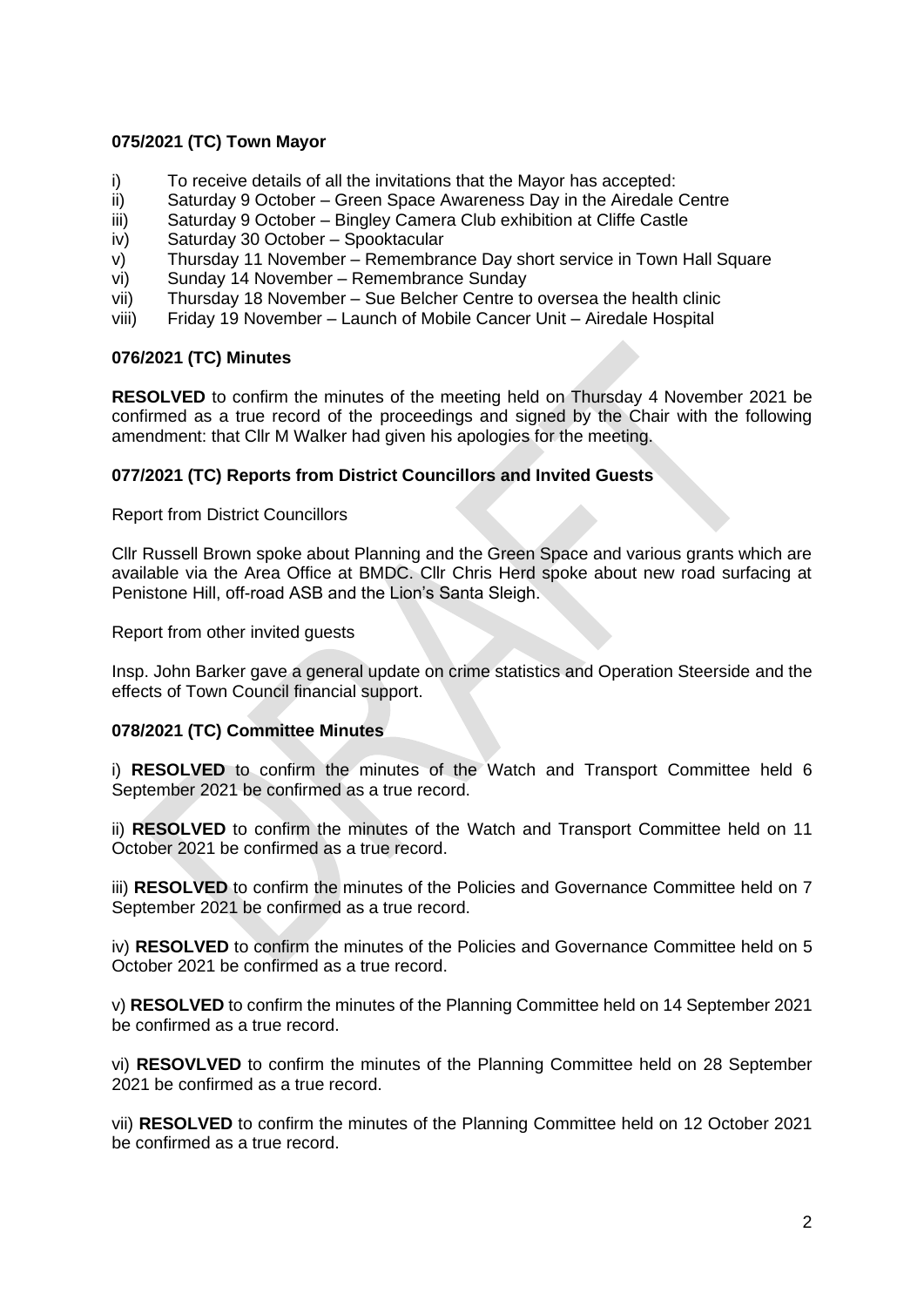viii) **RESOLVED** to confirm the minutes of the Planning Committee held on 26 October 2021 be confirmed as a true record.

ix) **RESOLVED** to confirm the minutes of the Finance and Audit Committee held on 20 September 2021 be confirmed as a true record.

x) **RESOLVED** to confirm the minutes of the Events and Leisure Committee held on 9 September 2021 be confirmed as a true record.

xi) **RESOLVED** to confirm the minutes of the Civic Centre and Strategy Committee held on 14 July 2021 be confirmed as a true record.

xii) **RESOLVED** to confirm the minutes of the Allotments and Landscapes Committee held on 13 September 2021 be confirmed as a true record.

xiii) **RESOLVED** to confirm the minutes of the Community Development Committee held on 7 July 2021 be confirmed as a true record.

### **079/2021 (TC) Committee Vacancies**

i) Planning Committee – 1 Vacancy No nominations received.

**RESOLVED** to defer to next meeting

ii) Human Resources – 1 Vacancy Cllr Kamal Hussain nominated by Cllr Westerman, seconded by Cllr Shohid. No other nominations received.

**RESOLVED** to elect Cllr Kamal Hussain

iii) Events & Leisure – 1 Vacancy Cllr Martyn Wood nominated by Cllr Westerman, seconded by Cllr Kirby. No other nominations received.

**RESOLVED** to elect Cllr M Wood

iv) Allotments & Landscape – No nominations received.

**RESOLVED** to defer to next meeting

v) Complaints Committee - 1 Vacancy. Cllr Amjid Ahmed nominated by Cllr A Ahmed, seconded by Cllr J Akhtar. No other nominations received.

**RESOLVED** to elect Cllr A Ahmed

### **080/2021 (TC) Governance Review**

**RESOLVED** Council accepts the recommendation from the Policies & Governance to request Bradford MDC undertake a Community Governance Review based on the existing parish boundary.

**RESOLVED** Council notes that the Policies & Governance Committee has established a working group to consider potential changes to the number of, and the size of current town council wards.

**RESOLVED** Council notes the working group membership consists of Cllrs Corkindale, Curtis, M Walker, Westerman plus the Town Mayor and Deputy Town Mayor.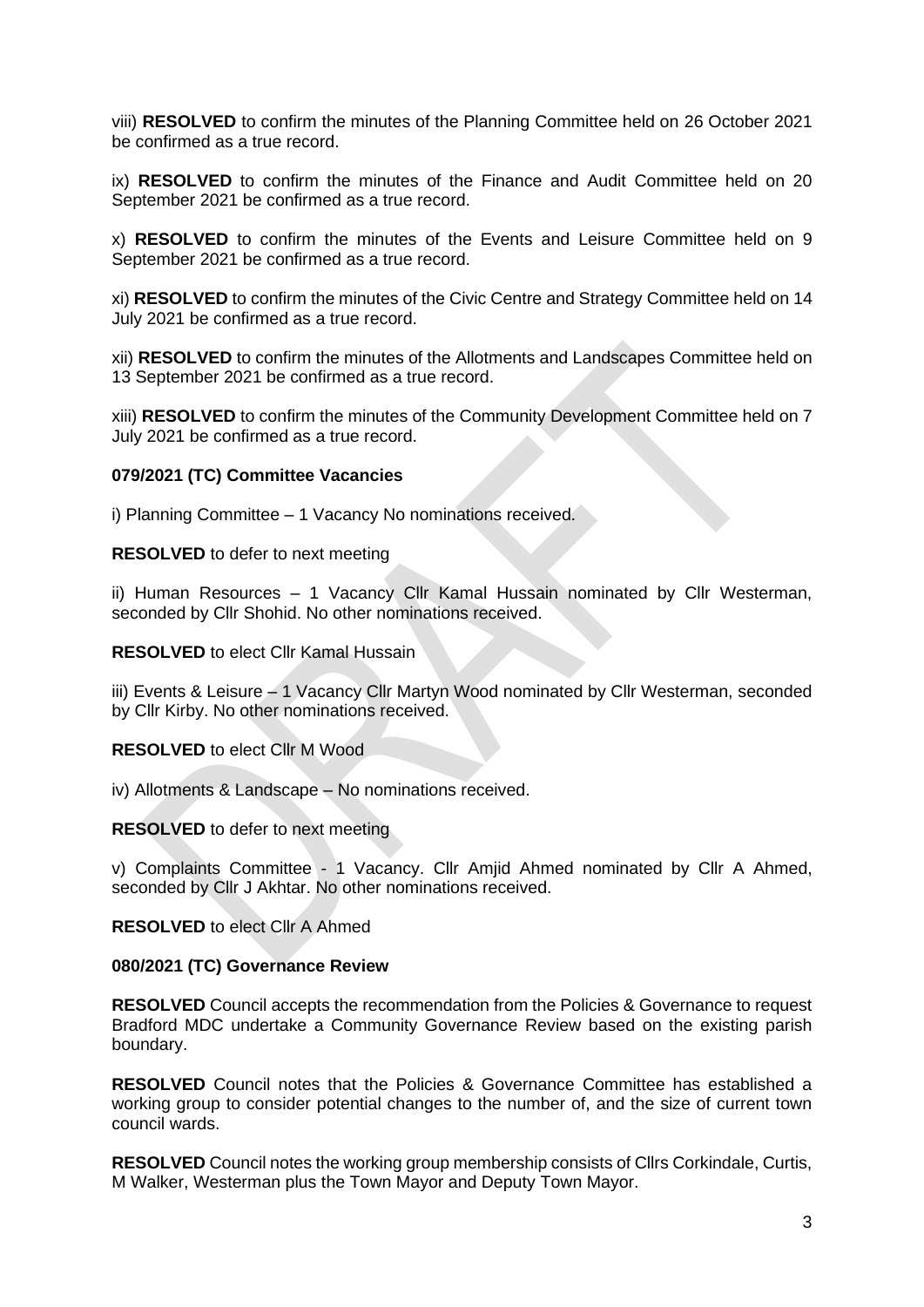**RESOLVED** Council notes the working group will report to and make recommendations to the Policies & Governance committee.

**RESOLVED** Council notes the Policies & Governance committee will make recommendations to Council for final approval before submitting any proposals as part of the Community Governance review.

### **081/2021 (TC) Complaints Panel**

Members received the outcome of stage 2 complaints recently considered by the Complaints Panel by Cllr Westerman.

**RESOLVED** Members noted the report.

### **082/2021 (TC) Climate Change Champion**

Members considered the request from the Allotments & Landscapes Committee that Cllr Corkindale be appointed the Council's Climate Change Champion.

Councillors asked that the appointment be opened up to all Councillors.

Cllr Kirby nominated Cllr Corkindale, Cllr A Walker seconded. Cllr J Akhtar nominated Cllr Maunsell. Cllr Akhtar withdrew the nomination.

Cllr Kirby nominated Cllr Corkindale, Cllr A Walker seconded.

**RESOLVED** Members approve the appointment of Cllr P Corkindale as the Climate Change Champion for the Council.

### **083/2021 (TC) External Bodies Report**

**NOTED** members received general updates from members appointed to external bodies:

| Organisation                                     | Representative               |
|--------------------------------------------------|------------------------------|
| <b>Oakworth Village Society</b>                  | <b>Cllr Curtis</b>           |
| <b>Town Deal Board</b>                           | <b>Cllr Peter Corkindale</b> |
| <b>YLCA</b>                                      | <b>Cllr Mick Westerman</b>   |
| <b>Bronte Country Partnership</b>                | <b>Cllr Chris Herd</b>       |
| <b>Bradford District Local Council's Liaison</b> | <b>Cllr Julie Adams</b>      |
| Group                                            |                              |
| Keighley Child Exploitation Steering             | <b>Cllr Mick Westerman</b>   |
| Group                                            |                              |

### **084/2021 (TC) Councillor Engagement in Council activities**

Madam Mayor, Cllr J Adams requested that Councillors support Council activities and engagements.

### **085/2021 (TC) Notices of Motion**

### **Operation Steerside**

Proposed by Cllr Westerman, seconded by Cllr Kirby.